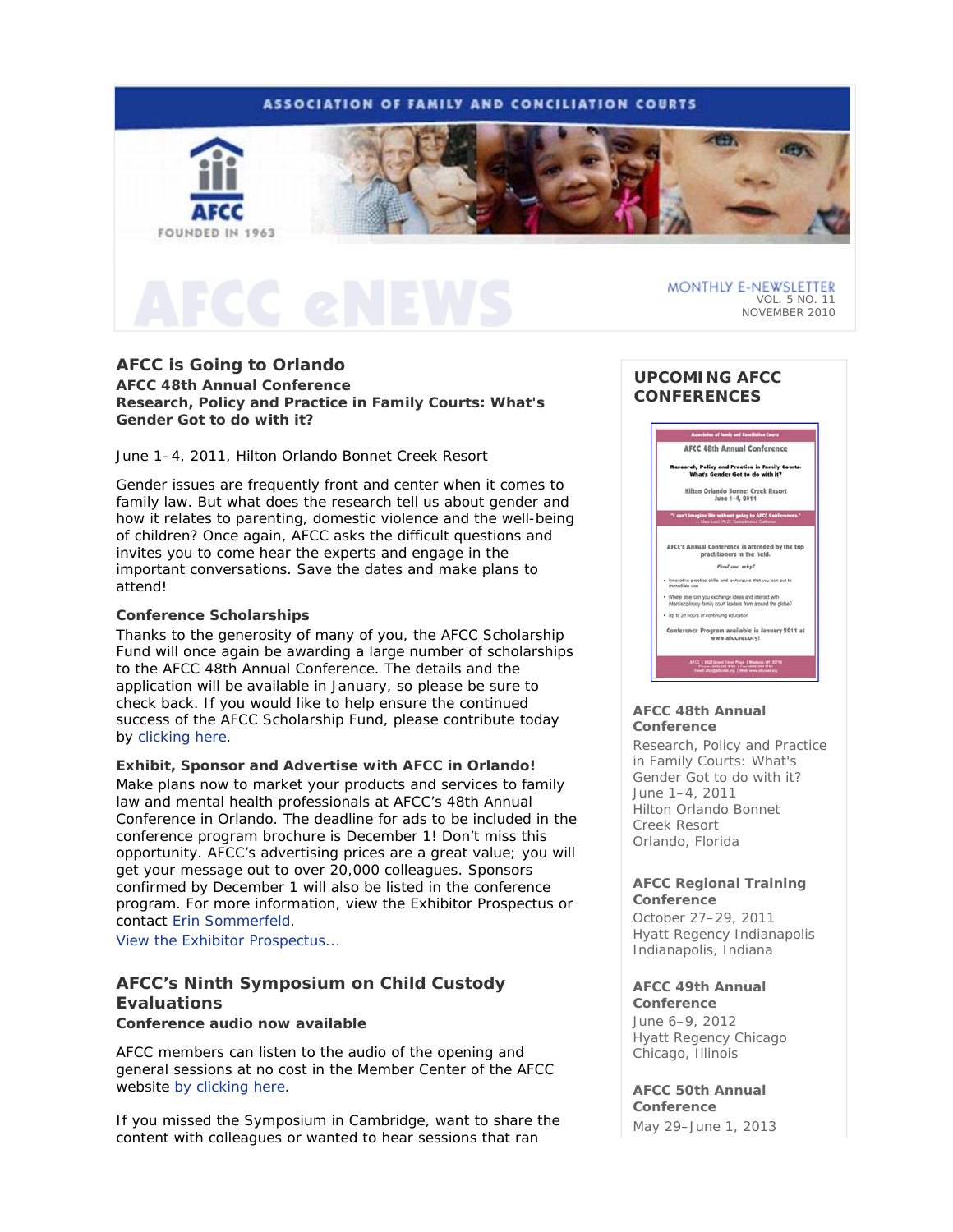concurrently, audio recordings of all of the sessions are now available for purchase through Digital Conference Providers. Order audio here...

# **ASK THE EXPERTS**

**Ten Tips for the Holidays** 

*By Robert Emery, Ph.D., Charlottesville, Virginia* 

Robert Emery is a Professor of Psychology and Director of the Center for Children, Families, and the Law at the University of Virginia. He is the Associate Editor of AFCC's journal, *Family Court Review*, and the author of over 100 scientific publications and several books, including *The Truth About Children and Divorce: Dealing with the Emotions So You and Your Children Can Thrive*.

Click here for Dr. Emery's Tips for the Holidays...

# **AFCC is Growing Locally**

AFCC Chapters play a significant role in the AFCC mission by providing opportunities for AFCC members to network at the state, provincial and local level; exploring problems, developing solutions and ideas resulting in direct and positive benefits for children and families in their communities. Currently, AFCC has thirteen chapters (Arizona, California, Colorado, Florida, Louisiana, Massachusetts, Minnesota, Missouri, New Jersey, New York, Ontario, Texas and Washington).

Click here to add an AFCC Chapter to your membership... Click here to join AFCC and an AFCC Chapter...

There are active AFCC groups in others states and provinces in various stages of chapter formation. If you are interested in becoming part of that process, or joining the chapter once it is formed, please contact the coordinator in your area:

**British Columbia**—William R. Storey, storeylaw1@gmail.com **Georgia**—Nancy McGarrah, CVP2@bellsouth.net **Illinois**—Mary Gardner, doctormgardner@aol.com or Mary Karstens, maryakarstens@gmail.com **Maryland**—Michelle Parker, pokopark@aol.com

**Oregon**—Henry Miller, henrymiller@nwfamilyandforensic.com **Wisconsin**—Dolores Bomrad, Dolores.bomrad@wicourts.gov

If you are interested in forming a chapter in your state or province, please refer to the Chapter Toolkit in the Member Center and contact Leslye Hunter, AFCC Associate Director, at lhunter@afccnet.org.

# **Huffington Post Introduces New Divorce Page**

*Everything you wanted to know about divorce but were afraid to ask* is the tag line for Arianna Huffington's new divorce page: HuffPost Divorce. This site has a Divorce Aphorism of the Day ("His happiness was a small price to pay for my freedom") as well as book excerpts, news articles, opinion pieces and blogs all about divorce.

Read more...

### **AFCC Member News**

J.W. Marriott Los Angeles at L.A. Live Los Angeles, California

### **UPCOMING AFCC CHAPTER CONFERENCES**

#### **New York Chapter Annual Conference**

Co-sponsored by Hofstra Law December 3, 2010 Association of the Bar New York, New York

More information...

#### **Arizona Chapter Annual Conference**

January 28–30, 2011 Hilton Sedona Resort and Spa

Sedona, Arizona More information...

#### **California Chapter Annual Conference**

February 11–13, 2011 *Times They are a-Changing*  The Mark Hopkins Hotel on Nob Hill San Francisco, California More information...

### **UPCOMING AFCC TRAININGS**

**Parenting Coordination: Working with High Conflict Families**  *Robin M. Deutsch, Ph.D.* December 6–7, 2010 Baltimore, Maryland

#### **Parenting Coordination: Advanced Practice Issues**  *Matthew J. Sullivan, Ph.D.*

December 8–9, 2010 Baltimore, Maryland

#### **Advanced Parenting Coordination Practice: Working with Parents and Children**

*Joan B. Kelly, Ph.D.* February 1–2, 2011 Tampa, Florida

**Intractable Issues in Child Custody Disputes**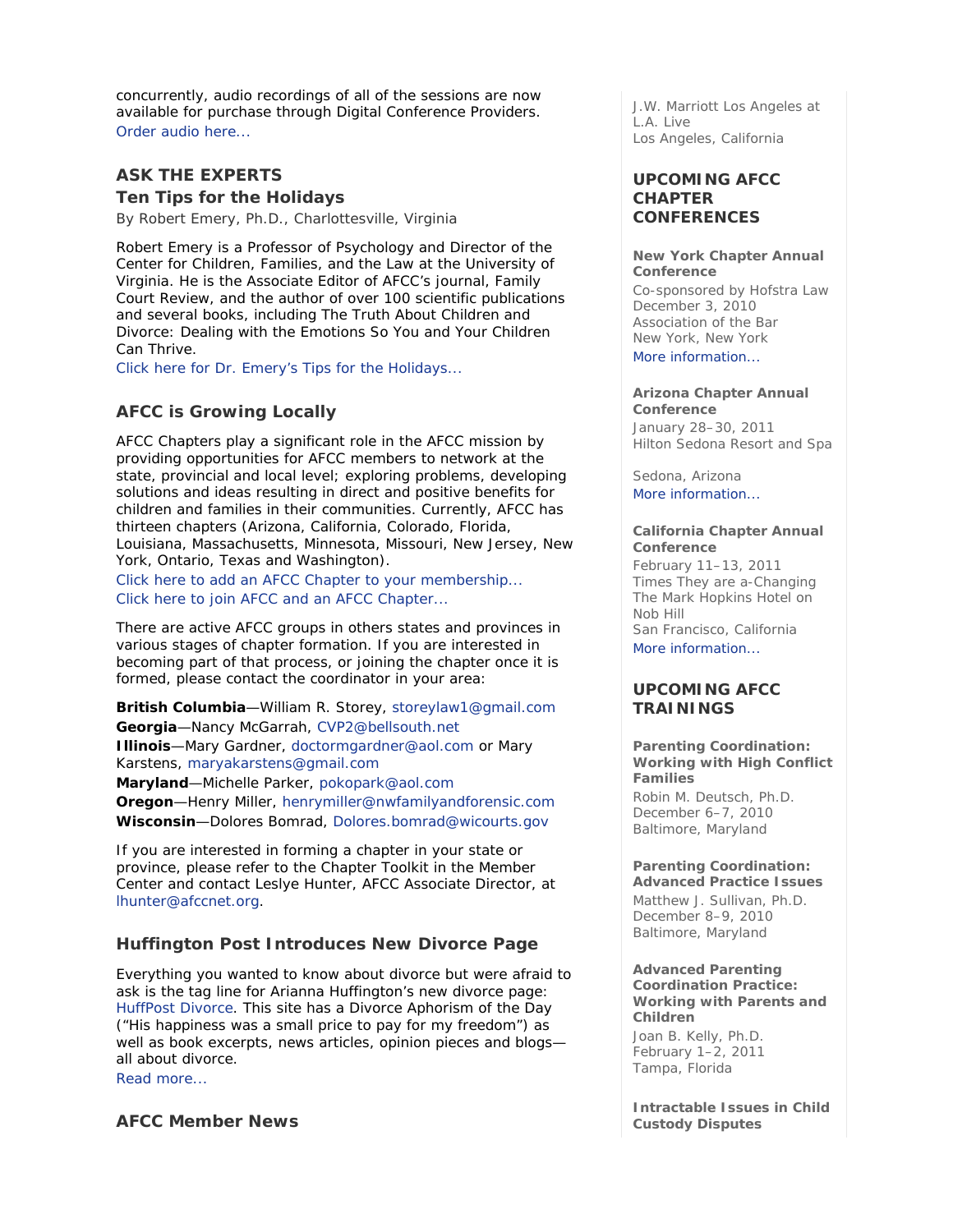from Buffalo, New York, was named as Supervising Judge of the Family Courts of the Eighth Judicial District. She will oversee the family courts in the eight counties of Western New York and continue to serve as Supervising Judge for Matrimonial Matters.

**Hon. Karen S. Adam**, AFCC member from Tucson, Arizona, was appointed by Arizona Governor Jan Brewer as Judge of the Pima County Superior Court. Governor Brewer stated that Judge Adam "…is an advocate for children and has been instrumental in achieving reforms that have helped self-represented litigants navigate their way through family court proceedings…" Read more...

# **Parenting Coordination Training Programs**

December 6–9, 2010, Baltimore, Maryland

*Parenting Coordination: Working with High Conflict Families*, presented by Robin Deutsch, Ph.D., December 6–7, 2010, will examine the role and functions of the parenting coordinator and the interventions helpful to reduce conflict. Participants will have the opportunity to expand their practice and skills in this emerging area. Focus will be on the psychological dynamics in high conflict families and the impact on their children. Practical PC techniques and decision-making techniques will be highlighted.

*Parenting Coordination: Advanced Practice Issues*, presented by Matthew Sullivan, Ph.D., December 8–9, 2010, will provide a conceptual framework that guides PC work with high-conflict coparents and specific strategies to structure PC case work. This training assumes participants have done sufficient PC work to benefit from this practice-based, case-oriented training. More information...

### **AFCC Court-Involved Therapist Task Force Finishes Guidelines**

The Court-Involved Therapist Task Force has completed its Guidelines for the professional practice of therapists working with court-involved families and the AFCC Board has approved them. The Guidelines will be posted on the AFCC website by year's end and a white paper is forthcoming. The members of the AFCC Court-Involved Therapist Task Force were: Hon. Linda S. Fidnick, Co-Chair; Matthew Sullivan, Ph.D., Co-Chair; Lyn R. Greenberg, Ph.D., Reporter; Paul Berman, Ph.D.; Christopher Barrows, J.D.; Hon. R. John Harper; Hon. Anita Josey-Herring; Mindy Mitnick, M.Ed., M.A.; and Hon. Gail Perlman.

# **FLAFCC Draft of Ethical Guidelines for Parenting Coordinators in Florida**

The Florida Chapter of AFCC convened a Parenting Coordination Task Force that drafted Ethical Guidelines for the practice of PC in their state. This working draft is open for comments until December 15, 2010. Please direct all comments to Dr. Debra K. Carter, FL PC Task Force chair at dkc@carterpsych.com and reference the page and line number when commenting. Read the draft here...

*Mindy F. Mitnick, Ed.M., M.A* February 3–4, 2011 Tampa, Florida

**Keeping Parenting Coordinating Cases on Track: Advanced Concepts and Case Management Strategies**  *Matthew J. Sullivan, Ph.D.* June 20–21, 2011 Chicago, Illinois

**Children and Divorce: The Voice of the Child and Interventions When Children Resist Parental Contact**  *Barbara Jo Fidler, Ph.D., AccFM.* June 22–23, 2011 Chicago, Illinois



Follow AFCC on Facebook! Click here...

# **JOIN AFCC**

Are you a member?

Join or Renew...

AFCC offers member benefits that promote excellence in practice. View member benefits...

# **ABOUT AFCC eNEWS**

*AFCC eNEWS* is a monthly e-newsletter published by the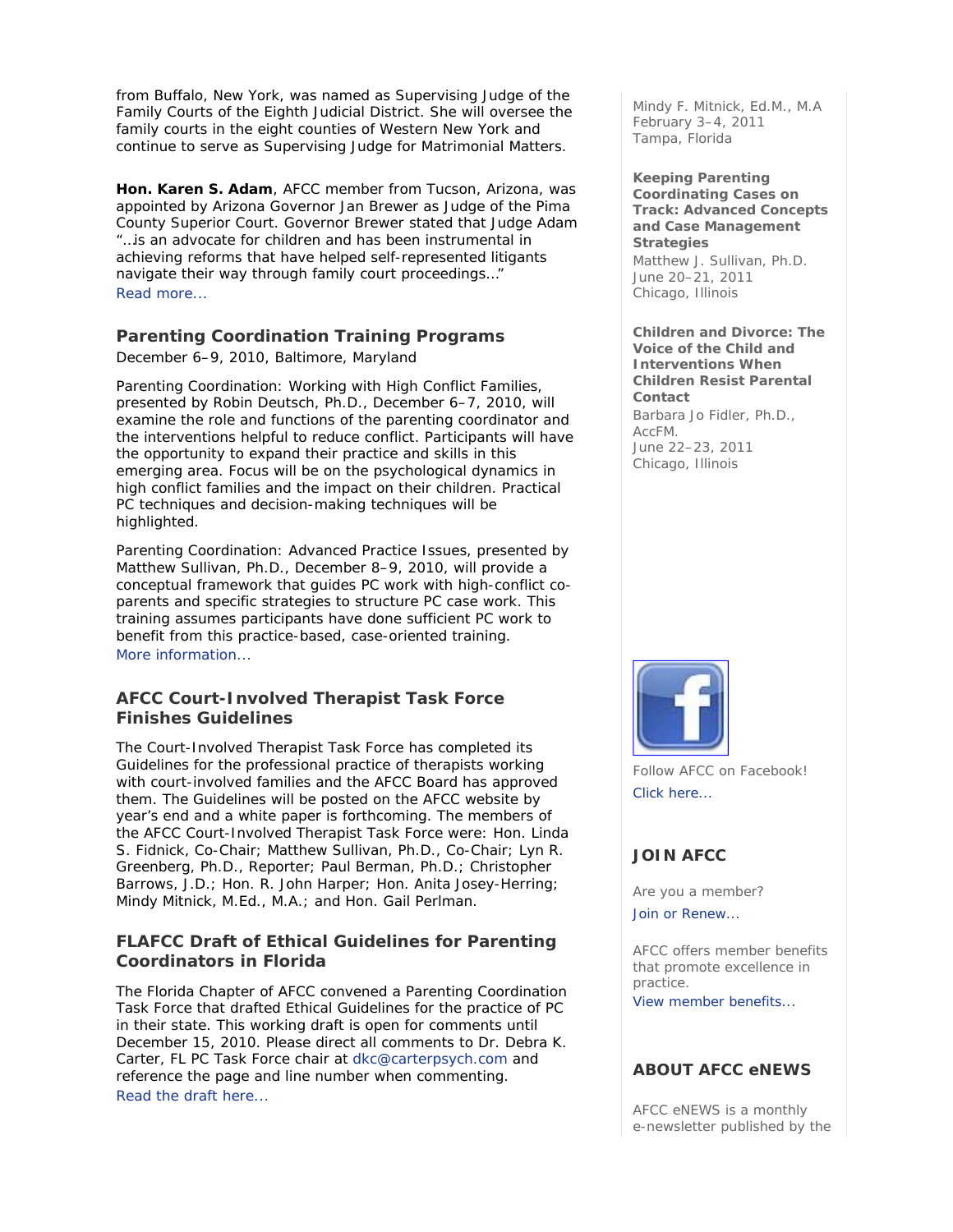# **Conference of Interest**

The International Society of Family Law Caribbean Regional Conference, *The Legal & Social Consequences of the Disintegration and Reconstitution of Families,* hosted by the Council of Legal Education Eugene Dupuch Law School, will take place March 17-19, 2011, at the British Colonial Hilton Hotel Nassau, The Bahamas. For more information, contact Hazel Thompson-Ahye.

### **FAMILY LAW IN THE NEWS**

#### **President Obama Launches Initiatives to Fight Domestic Violence**

*By Nia-Malika Henderson, courtesy of The Washington Post* 

President Obama announced an administration-wide effort to combat domestic violence, combining improved legal protections, housing, health and financial assistance for victims to address a problem that affects one in four women and some 15.5 million children.

Read more...

#### **Since the Start of the Great Recession, More Children Raised by Grandparents**

*By Gretchen Livingston and Kim Parker, courtesy of Pew Research Center* 

One child in 10 in the United States lives with a grandparent, a share that increased slowly and steadily over the past decade before rising sharply from 2007 to 2008, the first year of the Great Recession, according to a new Pew Research Center analysis of U.S. Census Bureau data. Read more...

#### **Cyber Service, A New Frontier**

*By Michael McKiernan, courtesy of LawTimesNews.com* 

An Ontario judge has urged lawyers to be creative with electronic methods of service after allowing a litigant to do it using Facebook in a family law case. Read more...

Association of Family and Conciliation Courts (AFCC). *AFCC eNEWS* provides professionals with time sensitive and up-to-date topics including practice tips, research innovations and international news. Readers are welcome to forward this e-newsletter to interested colleagues.

AFCC eNEWS archive...

#### **Website Version:**

If you are having trouble viewing this email correctly, please view the website version by clicking here.

#### **Editor:**

Leslye Hunter editor@afccnet.org

AFCC welcomes your comments, questions or feedback. Please email the editor by clicking here.

# **EMAIL UPDATE**

Subscribe, Unsubscribe or Update Your Email Address AFCC will never share, distribute or publicize your email address.



6525 Grand Teton Plaza Madison, WI 53719 Phone: (608) 664-3750 Fax: (608) 664-3751 www.afccnet.org